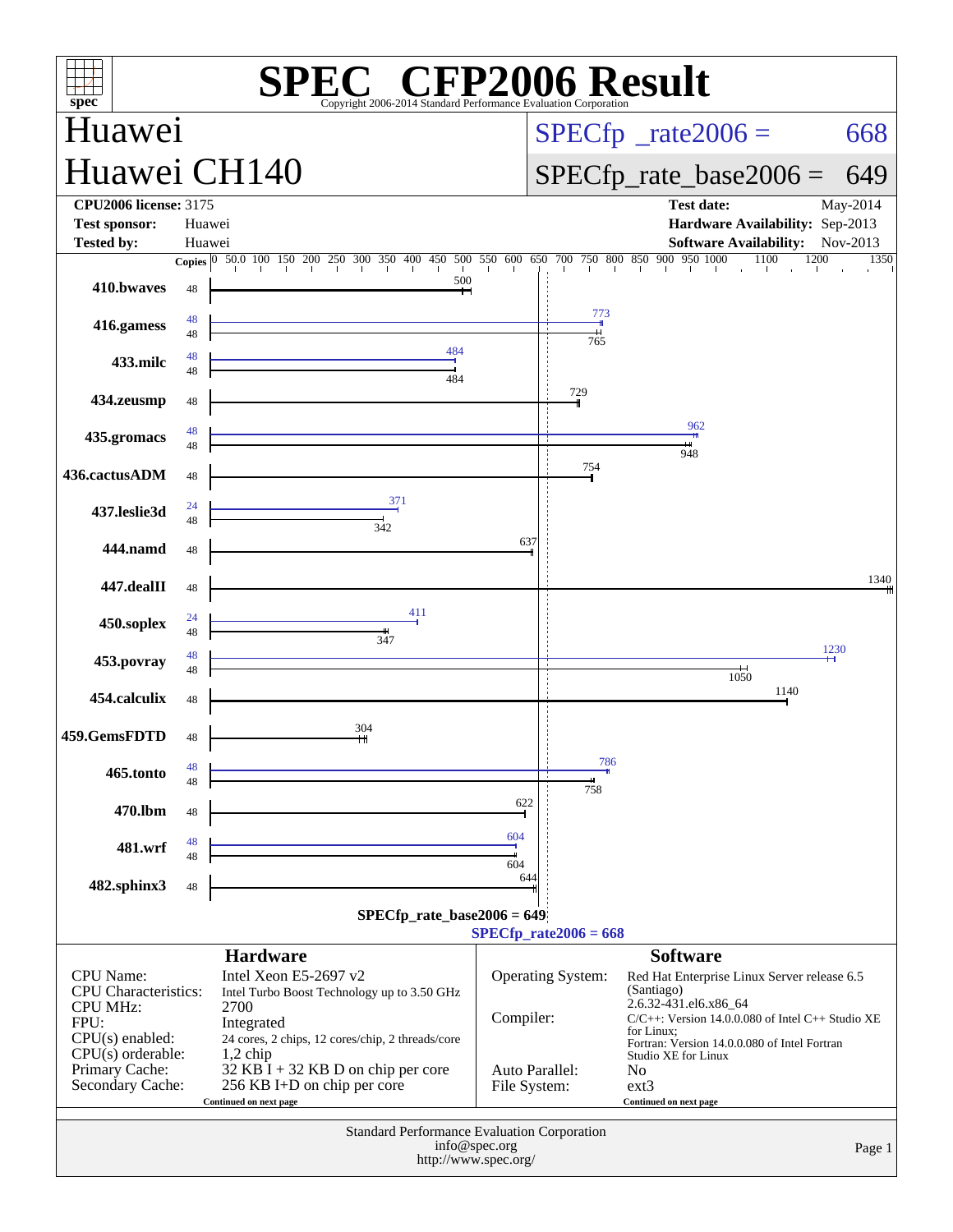

#### Huawei Huawei CH140

#### $SPECTp_rate2006 = 668$

### [SPECfp\\_rate\\_base2006 =](http://www.spec.org/auto/cpu2006/Docs/result-fields.html#SPECfpratebase2006) 649

| <b>CPU2006 license: 3175</b>                                               |                                                                                                                               |                                                                                    | <b>Test date:</b>                                                | May-2014 |
|----------------------------------------------------------------------------|-------------------------------------------------------------------------------------------------------------------------------|------------------------------------------------------------------------------------|------------------------------------------------------------------|----------|
| <b>Test sponsor:</b>                                                       | Huawei                                                                                                                        |                                                                                    | Hardware Availability: Sep-2013                                  |          |
| <b>Tested by:</b>                                                          | Huawei                                                                                                                        |                                                                                    | <b>Software Availability:</b>                                    | Nov-2013 |
| L3 Cache:<br>Other Cache:<br>Memory:<br>Disk Subsystem:<br>Other Hardware: | $30 \text{ MB I+D}$ on chip per chip<br>None<br>128 GB (8 x 16 GB 2Rx4 PC3-14900R-13, ECC)<br>1 X 500 GB SATA 7200RPM<br>None | <b>System State:</b><br><b>Base Pointers:</b><br>Peak Pointers:<br>Other Software: | Run level 3 (multi-user)<br>$32/64$ -bit<br>$32/64$ -bit<br>None |          |

| <b>Results Table</b> |               |                |       |                                                                                                          |                 |                |                  |               |                |              |                |              |                |              |
|----------------------|---------------|----------------|-------|----------------------------------------------------------------------------------------------------------|-----------------|----------------|------------------|---------------|----------------|--------------|----------------|--------------|----------------|--------------|
|                      | <b>Base</b>   |                |       | <b>Peak</b>                                                                                              |                 |                |                  |               |                |              |                |              |                |              |
| <b>Benchmark</b>     | <b>Copies</b> | <b>Seconds</b> | Ratio | <b>Seconds</b>                                                                                           | Ratio           | <b>Seconds</b> | Ratio            | <b>Copies</b> | <b>Seconds</b> | <b>Ratio</b> | <b>Seconds</b> | <b>Ratio</b> | <b>Seconds</b> | <b>Ratio</b> |
| 410.bwayes           | 48            | 1265           | 516   | 1308                                                                                                     | 499             | 1306           | <b>500</b>       | 48            | 1265           | 516          | 1308           | 499          | 1306           | 500          |
| 416.gamess           | 48            | 1230           | 764   | 1229                                                                                                     | 765             | 1216           | 773              | 48            | 1220           | 771          | 1213           | 775          | 1215           | <u>773</u>   |
| $433$ .milc          | 48            | 911            | 484   | 911                                                                                                      | 484             | 911            | 484              | 48            | 910            | 484          | 910            | 484          | 911            | 484          |
| 434.zeusmp           | 48            | 602            | 726   | 599                                                                                                      | <b>730</b>      | 600            | <u>729</u>       | 48            | 602            | 726          | 599            | 730          | 600            | 729          |
| 435.gromacs          | 48            | 365            | 940   | 360                                                                                                      | 951             | 361            | 948              | 48            | 355            | 964          | 356            | 962          | 358            | 957          |
| 436.cactusADM        | 48            | 761            | 754   | 758                                                                                                      | 757             | 761            | <b>753</b>       | 48            | 761            | 754          | 758            | 757          | 761            | 753          |
| 437.leslie3d         | 48            | 1322           | 341   | 1321                                                                                                     | 342             | 1320           | 342              | 24            | 607            | 372          | 608            | 371          | 608            | 371          |
| 444.namd             | 48            | 606            | 635   | 603                                                                                                      | 638l            | 604            | 637              | 48            | 606            | 635          | 603            | 638          | 604            | 637          |
| 447.dealII           | 48            | 409            | 1340  | 410                                                                                                      | 1340            | 407            | 1350             | 48            | 409            | 1340         | 410            | 1340         | 407            | 1350         |
| $450$ .soplex        | 48            | 1140           | 351   | 1153                                                                                                     | 347             | 1164           | 344              | 24            | 490            | 409          | 487            | 411          | 488            | <u>411</u>   |
| $453$ .povray        | 48            | 244            | 1050  | 244                                                                                                      | 1050            | 240            | 1060             | 48            | 209            | 1220         | 207            | 1230         | 207            | 1240         |
| 454.calculix         | 48            | 347            | 1140  | 347                                                                                                      | 1140            | 347            | 1140             | 48            | 347            | 1140         | 347            | 1140         | 347            | 1140         |
| 459.GemsFDTD         | 48            | 1676           | 304   | 1643                                                                                                     | 31 <sub>0</sub> | 1732           | 294              | 48            | 1676           | 304          | 1643           | 310          | 1732           | 294          |
| 465.tonto            | 48            | 623            | 758   | 627                                                                                                      | 754             | 623            | 759 <sub>l</sub> | 48            | 601            | 786          | 599            | 788          | 602            | 785          |
| 470.1bm              | 48            | 1060           | 622   | 1061                                                                                                     | 622             | 1061           | 622              | 48            | 1060           | 622          | 1061           | 622          | 1061           | 622          |
| 481.wrf              | 48            | 885            | 606   | 892                                                                                                      | 601             | 887            | 604              | 48            | 886            | 605          | 889            | 603          | 887            | <u>604</u>   |
| $482$ .sphinx $3$    | 48            | 1464           | 639   | 1453                                                                                                     | 644             | 1454           | 644              | 48            | 1464           | 639          | 1453           | 644          | 1454           | 644          |
|                      |               |                |       | Results appear in the order in which they were run. Bold underlined text indicates a median measurement. |                 |                |                  |               |                |              |                |              |                |              |

#### **[Submit Notes](http://www.spec.org/auto/cpu2006/Docs/result-fields.html#SubmitNotes)**

 The numactl mechanism was used to bind copies to processors. The config file option 'submit' was used to generate numactl commands to bind each copy to a specific processor. For details, please see the config file.

#### **[Operating System Notes](http://www.spec.org/auto/cpu2006/Docs/result-fields.html#OperatingSystemNotes)**

Stack size set to unlimited using "ulimit -s unlimited"

#### **[Platform Notes](http://www.spec.org/auto/cpu2006/Docs/result-fields.html#PlatformNotes)**

 BIOS configuration: Set Power Efficiency Mode to Performance Sysinfo program /spec/config/sysinfo.rev6818

Continued on next page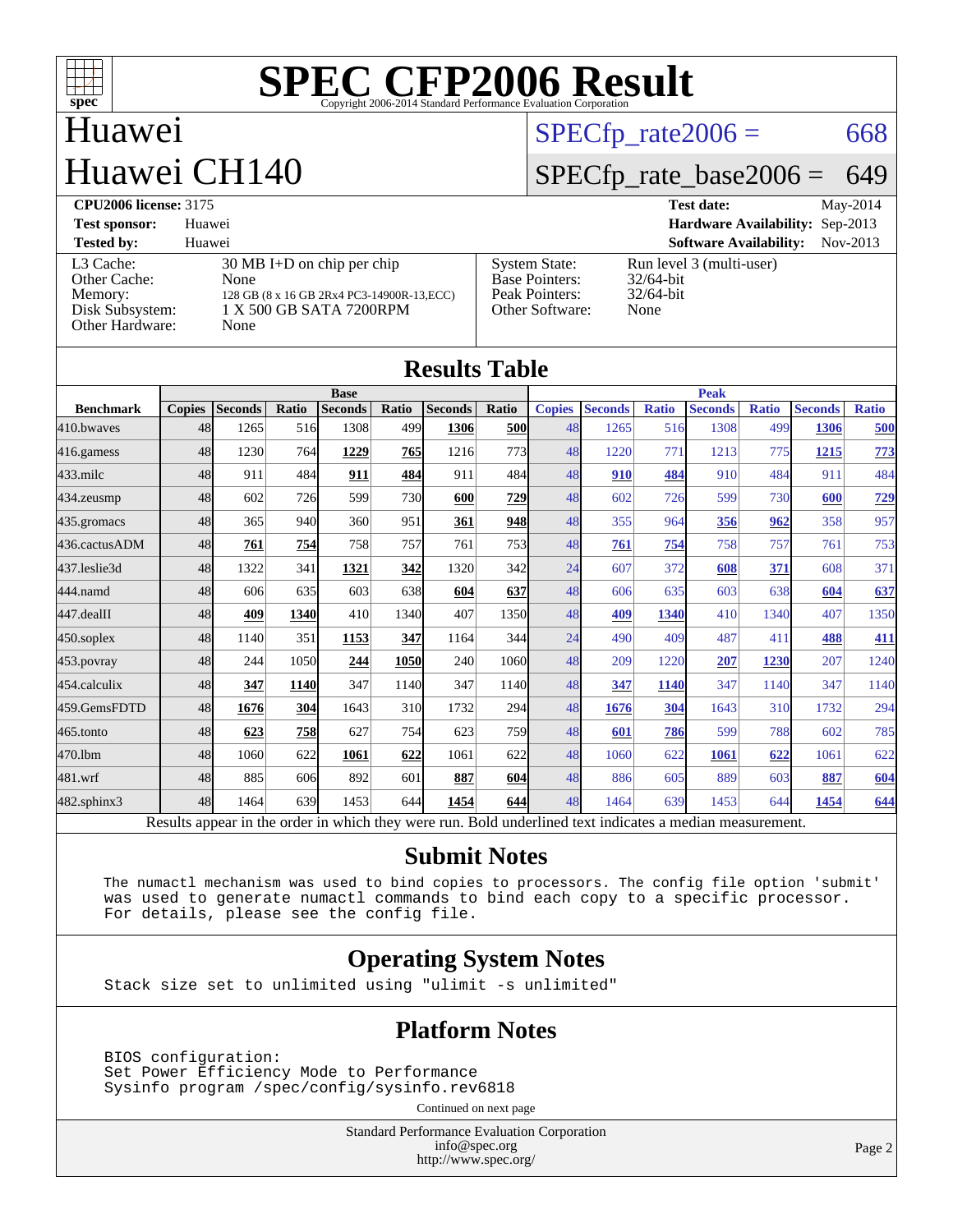

### Huawei Huawei CH140

 $SPECfp_rate2006 = 668$  $SPECfp_rate2006 = 668$ 

[SPECfp\\_rate\\_base2006 =](http://www.spec.org/auto/cpu2006/Docs/result-fields.html#SPECfpratebase2006) 649

**[CPU2006 license:](http://www.spec.org/auto/cpu2006/Docs/result-fields.html#CPU2006license)** 3175 **[Test date:](http://www.spec.org/auto/cpu2006/Docs/result-fields.html#Testdate)** May-2014 **[Test sponsor:](http://www.spec.org/auto/cpu2006/Docs/result-fields.html#Testsponsor)** Huawei **[Hardware Availability:](http://www.spec.org/auto/cpu2006/Docs/result-fields.html#HardwareAvailability)** Sep-2013 **[Tested by:](http://www.spec.org/auto/cpu2006/Docs/result-fields.html#Testedby)** Huawei **[Software Availability:](http://www.spec.org/auto/cpu2006/Docs/result-fields.html#SoftwareAvailability)** Nov-2013

#### **[Platform Notes \(Continued\)](http://www.spec.org/auto/cpu2006/Docs/result-fields.html#PlatformNotes)**

| Standard Performance Evaluation Corporation<br>info@spec.org                                                                                                                                                                                                                |  |
|-----------------------------------------------------------------------------------------------------------------------------------------------------------------------------------------------------------------------------------------------------------------------------|--|
|                                                                                                                                                                                                                                                                             |  |
| (End of data from sysinfo program)                                                                                                                                                                                                                                          |  |
| Memory:<br>8x Samsung M393B2G70BH0-CMA 16 GB 1866 MHz 2 rank                                                                                                                                                                                                                |  |
| Additional information from dmidecode:<br>BIOS Insyde Corp. OARYV388 04/23/2014                                                                                                                                                                                             |  |
| /dev/sda2 ext3 455G 65G 368G 15%                                                                                                                                                                                                                                            |  |
| SPEC is set to: /spec<br>Filesystem<br>Type Size Used Avail Use% Mounted on                                                                                                                                                                                                 |  |
| run-level 3 May 29 11:15                                                                                                                                                                                                                                                    |  |
| uname $-a$ :<br>Linux localhost 2.6.32-431.el6.x86_64 #1 SMP Sun Nov 10 22:19:54 EST 2013<br>x86_64 x86_64 x86_64 GNU/Linux                                                                                                                                                 |  |
| From /etc/*release* /etc/*version*<br>redhat-release: Red Hat Enterprise Linux Server release 6.5 (Santiago)<br>system-release: Red Hat Enterprise Linux Server release 6.5 (Santiago)<br>system-release-cpe: cpe:/o:redhat:enterprise_linux:6server:ga:server              |  |
| /usr/bin/lsb_release -d<br>Red Hat Enterprise Linux Server release 6.5 (Santiago)                                                                                                                                                                                           |  |
| HugePages_Total:<br>$\overline{0}$<br>Hugepagesize: 2048 kB                                                                                                                                                                                                                 |  |
| From /proc/meminfo<br>MemTotal:<br>132114848 kB                                                                                                                                                                                                                             |  |
| cpu cores $: 12$<br>siblings : 24<br>physical 0: cores 0 1 2 3 4 5 8 9 10 11 12 13<br>physical 1: cores 0 1 2 3 4 5 8 9 10 11 12 13<br>cache size : 30720 KB                                                                                                                |  |
| model name: $Intel(R)$ Xeon(R) CPU E5-2697 v2 @ 2.70GHz<br>2 "physical id"s (chips)<br>48 "processors"<br>cores, siblings (Caution: counting these is hw and system dependent.<br>The<br>following excerpts from /proc/cpuinfo might not be reliable. Use with<br>caution.) |  |
| http://www.spec.org/cpu2006/Docs/config.html#sysinfo<br>From /proc/cpuinfo                                                                                                                                                                                                  |  |
| This section contains SUT (System Under Test) info as seen by<br>some common utilities. To remove or add to this section, see:                                                                                                                                              |  |
| \$Rev: 6818 \$ \$Date:: 2012-07-17 #\$ e86d102572650a6e4d596a3cee98f191<br>running on localhost Thu May 29 23:19:40 2014                                                                                                                                                    |  |

<http://www.spec.org/>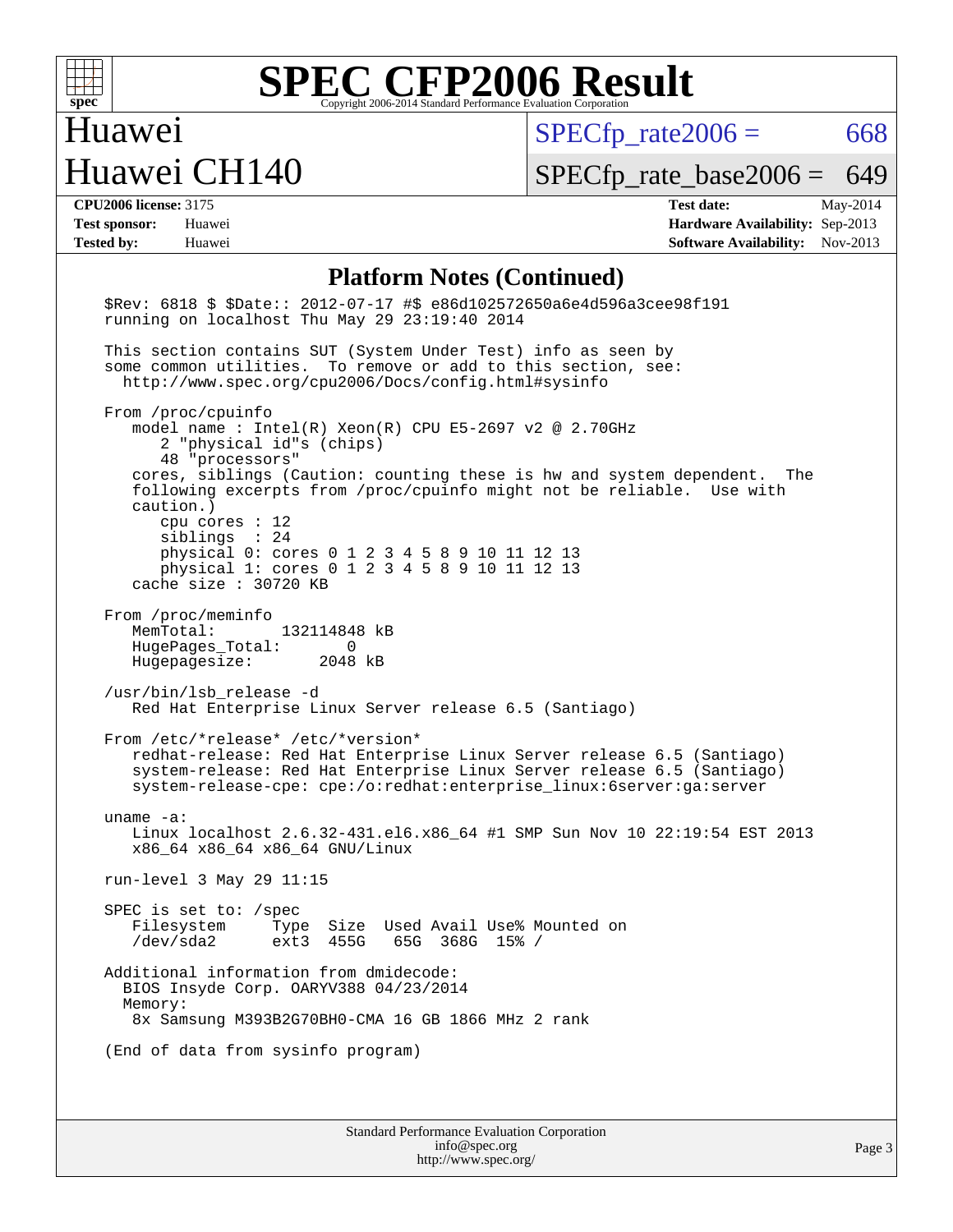

#### Huawei Huawei CH140

 $SPECTp\_rate2006 = 668$ 

[SPECfp\\_rate\\_base2006 =](http://www.spec.org/auto/cpu2006/Docs/result-fields.html#SPECfpratebase2006) 649

**[CPU2006 license:](http://www.spec.org/auto/cpu2006/Docs/result-fields.html#CPU2006license)** 3175 **[Test date:](http://www.spec.org/auto/cpu2006/Docs/result-fields.html#Testdate)** May-2014 **[Test sponsor:](http://www.spec.org/auto/cpu2006/Docs/result-fields.html#Testsponsor)** Huawei **[Hardware Availability:](http://www.spec.org/auto/cpu2006/Docs/result-fields.html#HardwareAvailability)** Sep-2013 **[Tested by:](http://www.spec.org/auto/cpu2006/Docs/result-fields.html#Testedby)** Huawei **[Software Availability:](http://www.spec.org/auto/cpu2006/Docs/result-fields.html#SoftwareAvailability)** Nov-2013

#### **[General Notes](http://www.spec.org/auto/cpu2006/Docs/result-fields.html#GeneralNotes)**

Environment variables set by runspec before the start of the run: LD LIBRARY PATH = "/spec/libs/32:/spec/libs/64:/spec/sh"

 Binaries compiled on a system with 1x Core i7-860 CPU + 8GB memory using RedHat EL 6.4 Transparent Huge Pages enabled with: echo always > /sys/kernel/mm/redhat\_transparent\_hugepage/enabled Filesystem page cache cleared with: echo 1> /proc/sys/vm/drop\_caches runspec command invoked through numactl i.e.: numactl --interleave=all runspec <etc>

#### **[Base Compiler Invocation](http://www.spec.org/auto/cpu2006/Docs/result-fields.html#BaseCompilerInvocation)**

[C benchmarks](http://www.spec.org/auto/cpu2006/Docs/result-fields.html#Cbenchmarks):  $\text{icc}$   $-\text{m64}$ 

[C++ benchmarks:](http://www.spec.org/auto/cpu2006/Docs/result-fields.html#CXXbenchmarks) [icpc -m64](http://www.spec.org/cpu2006/results/res2014q3/cpu2006-20140604-29813.flags.html#user_CXXbase_intel_icpc_64bit_bedb90c1146cab66620883ef4f41a67e)

[Fortran benchmarks](http://www.spec.org/auto/cpu2006/Docs/result-fields.html#Fortranbenchmarks): [ifort -m64](http://www.spec.org/cpu2006/results/res2014q3/cpu2006-20140604-29813.flags.html#user_FCbase_intel_ifort_64bit_ee9d0fb25645d0210d97eb0527dcc06e)

[Benchmarks using both Fortran and C](http://www.spec.org/auto/cpu2006/Docs/result-fields.html#BenchmarksusingbothFortranandC): [icc -m64](http://www.spec.org/cpu2006/results/res2014q3/cpu2006-20140604-29813.flags.html#user_CC_FCbase_intel_icc_64bit_0b7121f5ab7cfabee23d88897260401c) [ifort -m64](http://www.spec.org/cpu2006/results/res2014q3/cpu2006-20140604-29813.flags.html#user_CC_FCbase_intel_ifort_64bit_ee9d0fb25645d0210d97eb0527dcc06e)

#### **[Base Portability Flags](http://www.spec.org/auto/cpu2006/Docs/result-fields.html#BasePortabilityFlags)**

| 410.bwaves: -DSPEC CPU LP64                 |                                                                |
|---------------------------------------------|----------------------------------------------------------------|
| 416.gamess: -DSPEC_CPU_LP64                 |                                                                |
| 433.milc: -DSPEC CPU LP64                   |                                                                |
| 434.zeusmp: - DSPEC_CPU_LP64                |                                                                |
| 435.gromacs: -DSPEC_CPU_LP64 -nofor_main    |                                                                |
| 436.cactusADM: -DSPEC CPU LP64 -nofor main  |                                                                |
| 437.leslie3d: -DSPEC CPU LP64               |                                                                |
| 444.namd: -DSPEC CPU LP64                   |                                                                |
| 447.dealII: -DSPEC_CPU LP64                 |                                                                |
| 450.soplex: -DSPEC_CPU_LP64                 |                                                                |
| 453.povray: -DSPEC CPU LP64                 |                                                                |
| 454.calculix: - DSPEC CPU LP64 - nofor main |                                                                |
| 459. GemsFDTD: - DSPEC CPU LP64             |                                                                |
| 465.tonto: - DSPEC CPU LP64                 |                                                                |
| 470.1bm: - DSPEC CPU LP64                   |                                                                |
|                                             | 481.wrf: -DSPEC CPU_LP64 -DSPEC_CPU_CASE_FLAG -DSPEC_CPU_LINUX |
| 482.sphinx3: -DSPEC_CPU_LP64                |                                                                |
|                                             |                                                                |

| <b>Standard Performance Evaluation Corporation</b> |
|----------------------------------------------------|
| info@spec.org                                      |
| http://www.spec.org/                               |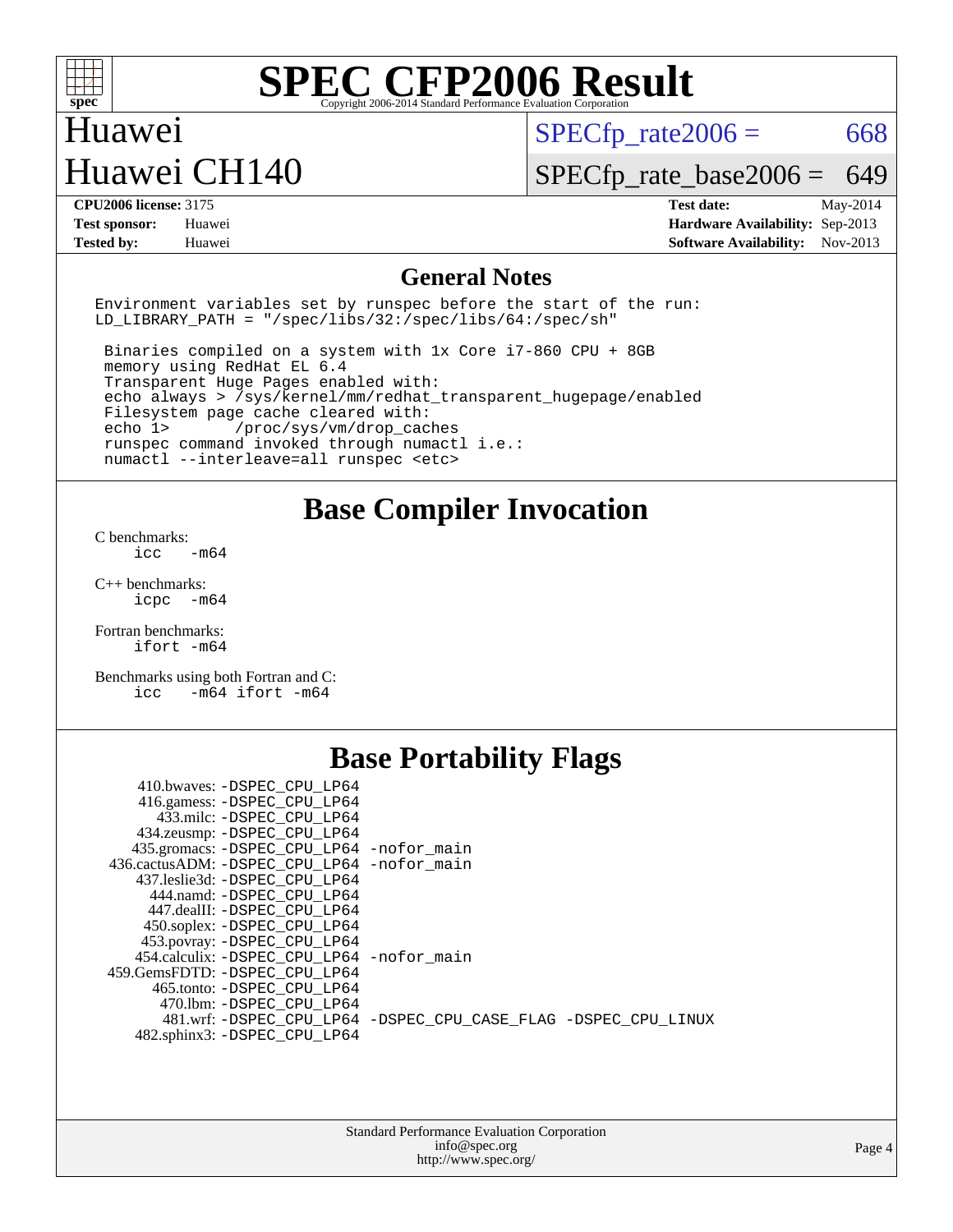

#### Huawei Huawei CH140

 $SPECTp\_rate2006 = 668$ 

[SPECfp\\_rate\\_base2006 =](http://www.spec.org/auto/cpu2006/Docs/result-fields.html#SPECfpratebase2006) 649

**[CPU2006 license:](http://www.spec.org/auto/cpu2006/Docs/result-fields.html#CPU2006license)** 3175 **[Test date:](http://www.spec.org/auto/cpu2006/Docs/result-fields.html#Testdate)** May-2014 **[Test sponsor:](http://www.spec.org/auto/cpu2006/Docs/result-fields.html#Testsponsor)** Huawei **[Hardware Availability:](http://www.spec.org/auto/cpu2006/Docs/result-fields.html#HardwareAvailability)** Sep-2013 **[Tested by:](http://www.spec.org/auto/cpu2006/Docs/result-fields.html#Testedby)** Huawei **[Software Availability:](http://www.spec.org/auto/cpu2006/Docs/result-fields.html#SoftwareAvailability)** Nov-2013

#### **[Base Optimization Flags](http://www.spec.org/auto/cpu2006/Docs/result-fields.html#BaseOptimizationFlags)**

[C benchmarks](http://www.spec.org/auto/cpu2006/Docs/result-fields.html#Cbenchmarks):

[-xAVX](http://www.spec.org/cpu2006/results/res2014q3/cpu2006-20140604-29813.flags.html#user_CCbase_f-xAVX) [-ipo](http://www.spec.org/cpu2006/results/res2014q3/cpu2006-20140604-29813.flags.html#user_CCbase_f-ipo) [-O3](http://www.spec.org/cpu2006/results/res2014q3/cpu2006-20140604-29813.flags.html#user_CCbase_f-O3) [-no-prec-div](http://www.spec.org/cpu2006/results/res2014q3/cpu2006-20140604-29813.flags.html#user_CCbase_f-no-prec-div) [-opt-prefetch](http://www.spec.org/cpu2006/results/res2014q3/cpu2006-20140604-29813.flags.html#user_CCbase_f-opt-prefetch) [-auto-p32](http://www.spec.org/cpu2006/results/res2014q3/cpu2006-20140604-29813.flags.html#user_CCbase_f-auto-p32) [-ansi-alias](http://www.spec.org/cpu2006/results/res2014q3/cpu2006-20140604-29813.flags.html#user_CCbase_f-ansi-alias) [-opt-mem-layout-trans=3](http://www.spec.org/cpu2006/results/res2014q3/cpu2006-20140604-29813.flags.html#user_CCbase_f-opt-mem-layout-trans_a7b82ad4bd7abf52556d4961a2ae94d5)

[C++ benchmarks:](http://www.spec.org/auto/cpu2006/Docs/result-fields.html#CXXbenchmarks)

[-xAVX](http://www.spec.org/cpu2006/results/res2014q3/cpu2006-20140604-29813.flags.html#user_CXXbase_f-xAVX) [-ipo](http://www.spec.org/cpu2006/results/res2014q3/cpu2006-20140604-29813.flags.html#user_CXXbase_f-ipo) [-O3](http://www.spec.org/cpu2006/results/res2014q3/cpu2006-20140604-29813.flags.html#user_CXXbase_f-O3) [-no-prec-div](http://www.spec.org/cpu2006/results/res2014q3/cpu2006-20140604-29813.flags.html#user_CXXbase_f-no-prec-div) [-opt-prefetch](http://www.spec.org/cpu2006/results/res2014q3/cpu2006-20140604-29813.flags.html#user_CXXbase_f-opt-prefetch) [-auto-p32](http://www.spec.org/cpu2006/results/res2014q3/cpu2006-20140604-29813.flags.html#user_CXXbase_f-auto-p32) [-ansi-alias](http://www.spec.org/cpu2006/results/res2014q3/cpu2006-20140604-29813.flags.html#user_CXXbase_f-ansi-alias) [-opt-mem-layout-trans=3](http://www.spec.org/cpu2006/results/res2014q3/cpu2006-20140604-29813.flags.html#user_CXXbase_f-opt-mem-layout-trans_a7b82ad4bd7abf52556d4961a2ae94d5)

[Fortran benchmarks](http://www.spec.org/auto/cpu2006/Docs/result-fields.html#Fortranbenchmarks): [-xAVX](http://www.spec.org/cpu2006/results/res2014q3/cpu2006-20140604-29813.flags.html#user_FCbase_f-xAVX) [-ipo](http://www.spec.org/cpu2006/results/res2014q3/cpu2006-20140604-29813.flags.html#user_FCbase_f-ipo) [-O3](http://www.spec.org/cpu2006/results/res2014q3/cpu2006-20140604-29813.flags.html#user_FCbase_f-O3) [-no-prec-div](http://www.spec.org/cpu2006/results/res2014q3/cpu2006-20140604-29813.flags.html#user_FCbase_f-no-prec-div) [-opt-prefetch](http://www.spec.org/cpu2006/results/res2014q3/cpu2006-20140604-29813.flags.html#user_FCbase_f-opt-prefetch)

[Benchmarks using both Fortran and C](http://www.spec.org/auto/cpu2006/Docs/result-fields.html#BenchmarksusingbothFortranandC):

[-xAVX](http://www.spec.org/cpu2006/results/res2014q3/cpu2006-20140604-29813.flags.html#user_CC_FCbase_f-xAVX) [-ipo](http://www.spec.org/cpu2006/results/res2014q3/cpu2006-20140604-29813.flags.html#user_CC_FCbase_f-ipo) [-O3](http://www.spec.org/cpu2006/results/res2014q3/cpu2006-20140604-29813.flags.html#user_CC_FCbase_f-O3) [-no-prec-div](http://www.spec.org/cpu2006/results/res2014q3/cpu2006-20140604-29813.flags.html#user_CC_FCbase_f-no-prec-div) [-opt-prefetch](http://www.spec.org/cpu2006/results/res2014q3/cpu2006-20140604-29813.flags.html#user_CC_FCbase_f-opt-prefetch) [-auto-p32](http://www.spec.org/cpu2006/results/res2014q3/cpu2006-20140604-29813.flags.html#user_CC_FCbase_f-auto-p32) [-ansi-alias](http://www.spec.org/cpu2006/results/res2014q3/cpu2006-20140604-29813.flags.html#user_CC_FCbase_f-ansi-alias) [-opt-mem-layout-trans=3](http://www.spec.org/cpu2006/results/res2014q3/cpu2006-20140604-29813.flags.html#user_CC_FCbase_f-opt-mem-layout-trans_a7b82ad4bd7abf52556d4961a2ae94d5)

### **[Peak Compiler Invocation](http://www.spec.org/auto/cpu2006/Docs/result-fields.html#PeakCompilerInvocation)**

[C benchmarks](http://www.spec.org/auto/cpu2006/Docs/result-fields.html#Cbenchmarks):  $icc$   $-m64$ 

[C++ benchmarks \(except as noted below\):](http://www.spec.org/auto/cpu2006/Docs/result-fields.html#CXXbenchmarksexceptasnotedbelow) [icpc -m64](http://www.spec.org/cpu2006/results/res2014q3/cpu2006-20140604-29813.flags.html#user_CXXpeak_intel_icpc_64bit_bedb90c1146cab66620883ef4f41a67e)

450.soplex: [icpc -m32](http://www.spec.org/cpu2006/results/res2014q3/cpu2006-20140604-29813.flags.html#user_peakCXXLD450_soplex_intel_icpc_4e5a5ef1a53fd332b3c49e69c3330699)

[Fortran benchmarks](http://www.spec.org/auto/cpu2006/Docs/result-fields.html#Fortranbenchmarks): [ifort -m64](http://www.spec.org/cpu2006/results/res2014q3/cpu2006-20140604-29813.flags.html#user_FCpeak_intel_ifort_64bit_ee9d0fb25645d0210d97eb0527dcc06e)

[Benchmarks using both Fortran and C](http://www.spec.org/auto/cpu2006/Docs/result-fields.html#BenchmarksusingbothFortranandC):<br>icc -m64 ifort -m64  $-m64$  ifort  $-m64$ 

### **[Peak Portability Flags](http://www.spec.org/auto/cpu2006/Docs/result-fields.html#PeakPortabilityFlags)**

| 410.bwaves: - DSPEC CPU LP64                |  |
|---------------------------------------------|--|
| 416.gamess: -DSPEC_CPU_LP64                 |  |
| 433.milc: - DSPEC_CPU LP64                  |  |
| 434.zeusmp: -DSPEC_CPU_LP64                 |  |
| 435.gromacs: -DSPEC_CPU_LP64 -nofor_main    |  |
| 436.cactusADM: -DSPEC CPU LP64 -nofor main  |  |
| 437.leslie3d: -DSPEC CPU LP64               |  |
| 444.namd: - DSPEC CPU LP64                  |  |
| 447.dealII: -DSPEC CPU LP64                 |  |
| 453.povray: -DSPEC_CPU_LP64                 |  |
| 454.calculix: - DSPEC CPU LP64 - nofor main |  |
| 459.GemsFDTD: - DSPEC_CPU_LP64              |  |

Continued on next page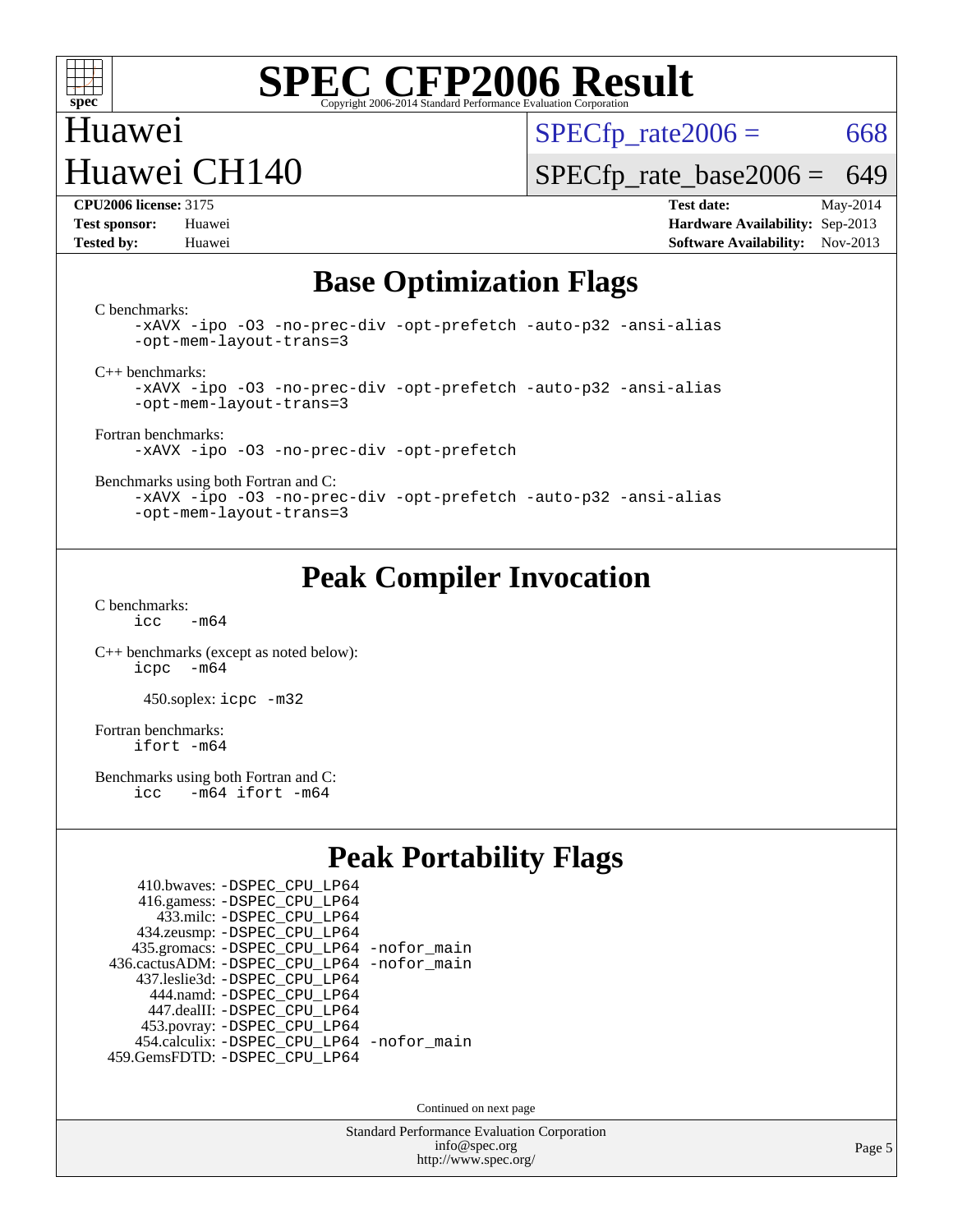

Huawei Huawei CH140  $SPECTp\_rate2006 = 668$ 

[SPECfp\\_rate\\_base2006 =](http://www.spec.org/auto/cpu2006/Docs/result-fields.html#SPECfpratebase2006) 649

**[CPU2006 license:](http://www.spec.org/auto/cpu2006/Docs/result-fields.html#CPU2006license)** 3175 **[Test date:](http://www.spec.org/auto/cpu2006/Docs/result-fields.html#Testdate)** May-2014 **[Test sponsor:](http://www.spec.org/auto/cpu2006/Docs/result-fields.html#Testsponsor)** Huawei **[Hardware Availability:](http://www.spec.org/auto/cpu2006/Docs/result-fields.html#HardwareAvailability)** Sep-2013 **[Tested by:](http://www.spec.org/auto/cpu2006/Docs/result-fields.html#Testedby)** Huawei **[Software Availability:](http://www.spec.org/auto/cpu2006/Docs/result-fields.html#SoftwareAvailability)** Nov-2013

### **[Peak Portability Flags \(Continued\)](http://www.spec.org/auto/cpu2006/Docs/result-fields.html#PeakPortabilityFlags)**

 465.tonto: [-DSPEC\\_CPU\\_LP64](http://www.spec.org/cpu2006/results/res2014q3/cpu2006-20140604-29813.flags.html#suite_peakPORTABILITY465_tonto_DSPEC_CPU_LP64) 470.lbm: [-DSPEC\\_CPU\\_LP64](http://www.spec.org/cpu2006/results/res2014q3/cpu2006-20140604-29813.flags.html#suite_peakPORTABILITY470_lbm_DSPEC_CPU_LP64) 482.sphinx3: [-DSPEC\\_CPU\\_LP64](http://www.spec.org/cpu2006/results/res2014q3/cpu2006-20140604-29813.flags.html#suite_peakPORTABILITY482_sphinx3_DSPEC_CPU_LP64)

481.wrf: [-DSPEC\\_CPU\\_LP64](http://www.spec.org/cpu2006/results/res2014q3/cpu2006-20140604-29813.flags.html#suite_peakPORTABILITY481_wrf_DSPEC_CPU_LP64) [-DSPEC\\_CPU\\_CASE\\_FLAG](http://www.spec.org/cpu2006/results/res2014q3/cpu2006-20140604-29813.flags.html#b481.wrf_peakCPORTABILITY_DSPEC_CPU_CASE_FLAG) [-DSPEC\\_CPU\\_LINUX](http://www.spec.org/cpu2006/results/res2014q3/cpu2006-20140604-29813.flags.html#b481.wrf_peakCPORTABILITY_DSPEC_CPU_LINUX)

### **[Peak Optimization Flags](http://www.spec.org/auto/cpu2006/Docs/result-fields.html#PeakOptimizationFlags)**

[C benchmarks](http://www.spec.org/auto/cpu2006/Docs/result-fields.html#Cbenchmarks):

 433.milc: [-xAVX](http://www.spec.org/cpu2006/results/res2014q3/cpu2006-20140604-29813.flags.html#user_peakPASS2_CFLAGSPASS2_LDFLAGS433_milc_f-xAVX)(pass 2) [-prof-gen](http://www.spec.org/cpu2006/results/res2014q3/cpu2006-20140604-29813.flags.html#user_peakPASS1_CFLAGSPASS1_LDFLAGS433_milc_prof_gen_e43856698f6ca7b7e442dfd80e94a8fc)(pass 1) [-ipo](http://www.spec.org/cpu2006/results/res2014q3/cpu2006-20140604-29813.flags.html#user_peakPASS2_CFLAGSPASS2_LDFLAGS433_milc_f-ipo)(pass 2) [-O3](http://www.spec.org/cpu2006/results/res2014q3/cpu2006-20140604-29813.flags.html#user_peakPASS2_CFLAGSPASS2_LDFLAGS433_milc_f-O3)(pass 2) [-no-prec-div](http://www.spec.org/cpu2006/results/res2014q3/cpu2006-20140604-29813.flags.html#user_peakPASS2_CFLAGSPASS2_LDFLAGS433_milc_f-no-prec-div)(pass 2) [-opt-mem-layout-trans=3](http://www.spec.org/cpu2006/results/res2014q3/cpu2006-20140604-29813.flags.html#user_peakPASS2_CFLAGS433_milc_f-opt-mem-layout-trans_a7b82ad4bd7abf52556d4961a2ae94d5)(pass 2) [-prof-use](http://www.spec.org/cpu2006/results/res2014q3/cpu2006-20140604-29813.flags.html#user_peakPASS2_CFLAGSPASS2_LDFLAGS433_milc_prof_use_bccf7792157ff70d64e32fe3e1250b55)(pass 2) [-auto-ilp32](http://www.spec.org/cpu2006/results/res2014q3/cpu2006-20140604-29813.flags.html#user_peakCOPTIMIZE433_milc_f-auto-ilp32)

 $470$ .lbm: basepeak = yes

 $482$ .sphinx3: basepeak = yes

#### [C++ benchmarks:](http://www.spec.org/auto/cpu2006/Docs/result-fields.html#CXXbenchmarks)

444.namd: basepeak = yes

447.dealII: basepeak = yes

```
 450.soplex: -xAVX(pass 2) -prof-gen(pass 1) -ipo(pass 2) -O3(pass 2)
         -no-prec-div(pass 2) -opt-mem-layout-trans=3(pass 2)
         -prof-use(pass 2) -opt-malloc-options=3
```

```
 453.povray: -xAVX(pass 2) -prof-gen(pass 1) -ipo(pass 2) -O3(pass 2)
          -no-prec-div(pass 2) -opt-mem-layout-trans=3(pass 2)
          -prof-use(pass 2) -unroll4 -ansi-alias
```
[Fortran benchmarks](http://www.spec.org/auto/cpu2006/Docs/result-fields.html#Fortranbenchmarks):

```
410.bwaves: basepeak = yes 416.gamess: -xAVX(pass 2) -prof-gen(pass 1) -ipo(pass 2) -O3(pass 2)
              -no-prec-div(pass 2) -prof-use(pass 2) -unroll2
              -inline-level=0 -scalar-rep-
    434.zeusmp: basepeak = yes
    437.leslie3d: -xAVX -ipo -O3 -no-prec-div -opt-prefetch
459.GemsFDTD: basepeak = yes 465.tonto: -xAVX(pass 2) -prof-gen(pass 1) -ipo(pass 2) -O3(pass 2)
              -no-prec-div(pass 2) -prof-use(pass 2) -unroll4 -auto
              -inline-calloc -opt-malloc-options=3
                                      Continued on next page
```